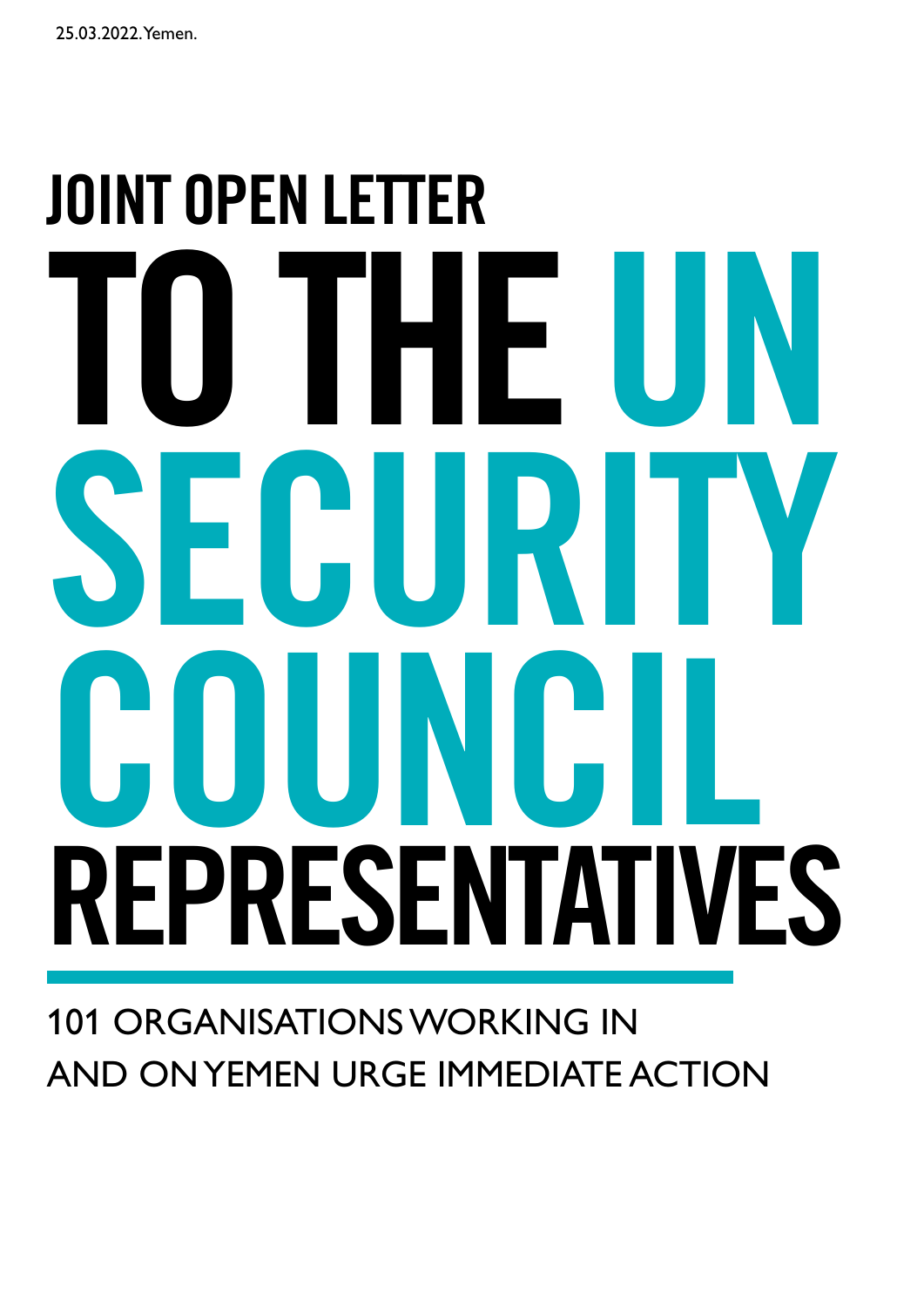The conflict in Yemen will enter into its eighth year tomorrow, and civilians continue to bear the brunt of the fighting. Unlawful attacks are destroying lives and livelihoods, driving widespread displacement, and decimating public infrastructure and the economy, creating one of the world's worst humanitarian crises.

Yet the violence, and violations, are only escalating, exacting a devastating toll on civilians. Since the United Nations Human Rights Council's vote in October to dismantle the Group of Eminent Experts, the sole international, independent accountability mechanism working on Yemen, civilian casualties and unlawful attacks against civilian infrastructure, have almost doubled.

January saw the highest civilian casualties since our record began in 2018, with almost one civilian killed or injured every hour. Airstrikes in early January destroyed 4 schools, 5 hospitals and clinics, 21 telecommunications towers and one water reservoir that served 120,000 people.

One of the worst set of attacks in the history of the conflict took place on 20/21 January killing 93 people, injuring another 236, and destroying a telecommunications hub, plummeting the country into a nationwide internet black out, disconnecting Yemen from the rest of the world and disrupting humanitarian operational communications for four days. Likewise, 40 civilians were killed and 75 were injured in shelling incidents, which continue to threaten the lives of more than 1.5 million people in Marib.

Without a strong international, independent accountability mechanism in place, there is no incentive for warring parties to adhere to the rules of war, let alone broker peace. The dangerous legacy of unexploded ordinances and landmines not only increases the daily risk of civilians being killed or maimed, but also threatens plans for Yemen's stabilisation and long-term recovery.

On the other hand, increasingly, the conflict is being waged through economic means, but having a direct and disproportionate impact on civilians. Restrictions on fuel entering the Hodeidah port have resulted in wide-reaching shortages and skyrocketing black market prices. Millions of families are struggling to survive; with the economy collapsed and inflation putting basic goods further out of reach of ordinary people.

Humanitarian access is being used as a bargaining chip. Permission for lifesaving programming continues to be denied or delayed for months. The obstruction of aid by parties to the conflict is exacerbating the country's dire humanitarian situation. In September, the Yemeni human rights group Mwatana and Global Rights Compliance found that conduct by the Saudi Led Coalition and Ansar Allah severely impeded civilians' access to food and water, effectively using starvation as a weapon of war, in violation of international humanitarian law.

Interference by authorities also risks compromising humanitarian principles, including independence, setting a dangerous international precedent, and makes reaching and understanding the needs of marginalised communities even harder. Persons with disabilities, ethnic and religious minorities, migrants, displaced populations, women, children and the elderly are often cut off from relief despite being disproportionately impacted by the insecurity. Mitigating against that risk, takes time and energy from aid actors that should go towards the affected population.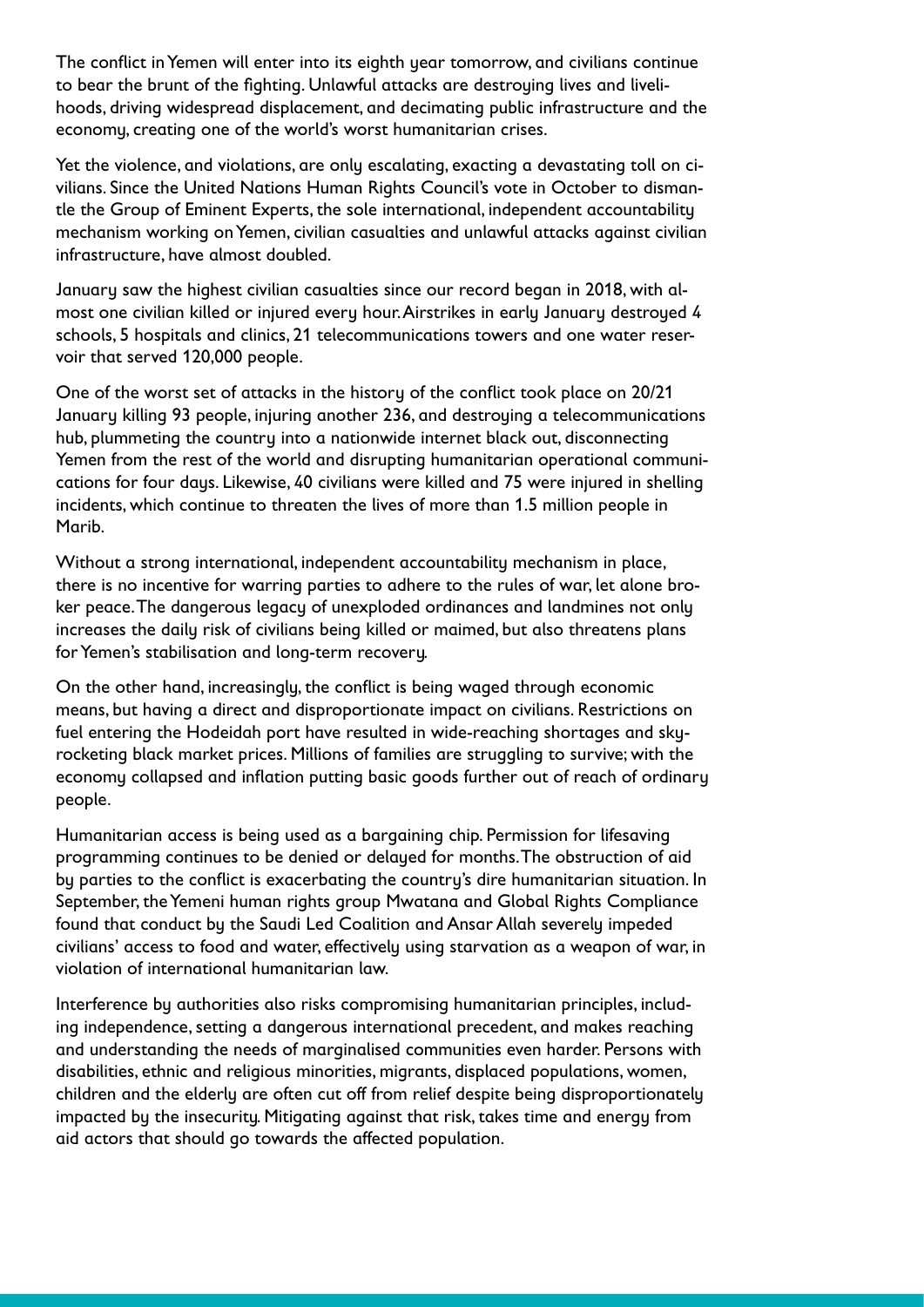The year 2022 is the time for global leaders to action their commitments and responsibilities on Yemen. The international community's **empathy should be translated into concrete actions.** Millions of innocent children and their families can no longer be a pawn in a politicised conflict.

- We call on **UNSC members to directly engage with all parties to the conflict and urge them** to abide by international humanitarian law, international human rights law and the mine ban treaty as well as to ensure immediate and **unhindered access for humanitarian organisations and agencies to ensure delivery of life-saving services** to the millions of people who most need it. This includes championing the need for resolution of bureaucratic impediments, including delayed and denied project approvals. We remind Member States that measures taken to counterterrorism must comply with their obligations under IHL (UNSC Resolution 2482), and that counterterrorism measures and sanctions should not have adverse humanitarian consequences for the civilian population.
- **• We further call for the protection of civilians to be prioritised within the escalating hostilities.** States, that have direct influence over parties to the conflict, should champion adherence to fundamental obligations under international law, including reminding them that civilian infrastructure is not a military objective, nor should be used for military purposes, and that non-target lists must be updated. Moreover, we appeal to all states to immediately halt arms transfers and military support to all parties of the conflict.
- **• We demand an end to impunity and call for Members States not to block reinstatement of an international, independent accountability mechanism to monitor ongoing violations and abuses and hold those involved to account.** This includes state leaders stepping up to champion such a cause, and states from all regions taking a principled stance to end impunity for international crimes [including those aiding and assisting such crimes], and in the interim, increasing funding to support the UN's Monitoring and Reporting Mechanism on Children and Armed Conflict and Office of the High Commissioner for Human Rights.
- To be able to continue providing lifesaving services, **we call for increased financial support to the most underfunded parts of the response,**  particularly education and protection, and for you to work with us all to hold the international response architecture, including the Humanitarian Coordinator, UN Special Envoy and others to account for their performance, delivery of strategy and feedback to civil society.
- Last but not least, we urge the UNSC to do everything in its power to ensure the **protection of humanitarian workers and local organisations.** Kidnappings, hijacking of cars, and attacks on humanitarian sites continue, and local civil society organisations are particularly vulnerable to threats of incarceration and coercion.

Although this crisis may not be dominating news headlines, the people of Yemen deserve better. There is not a moment to lose. The world cannot continue to look on shamelessly while millions of civilians in Yemen continue to suffer on a daily basis.

## **ENDS**